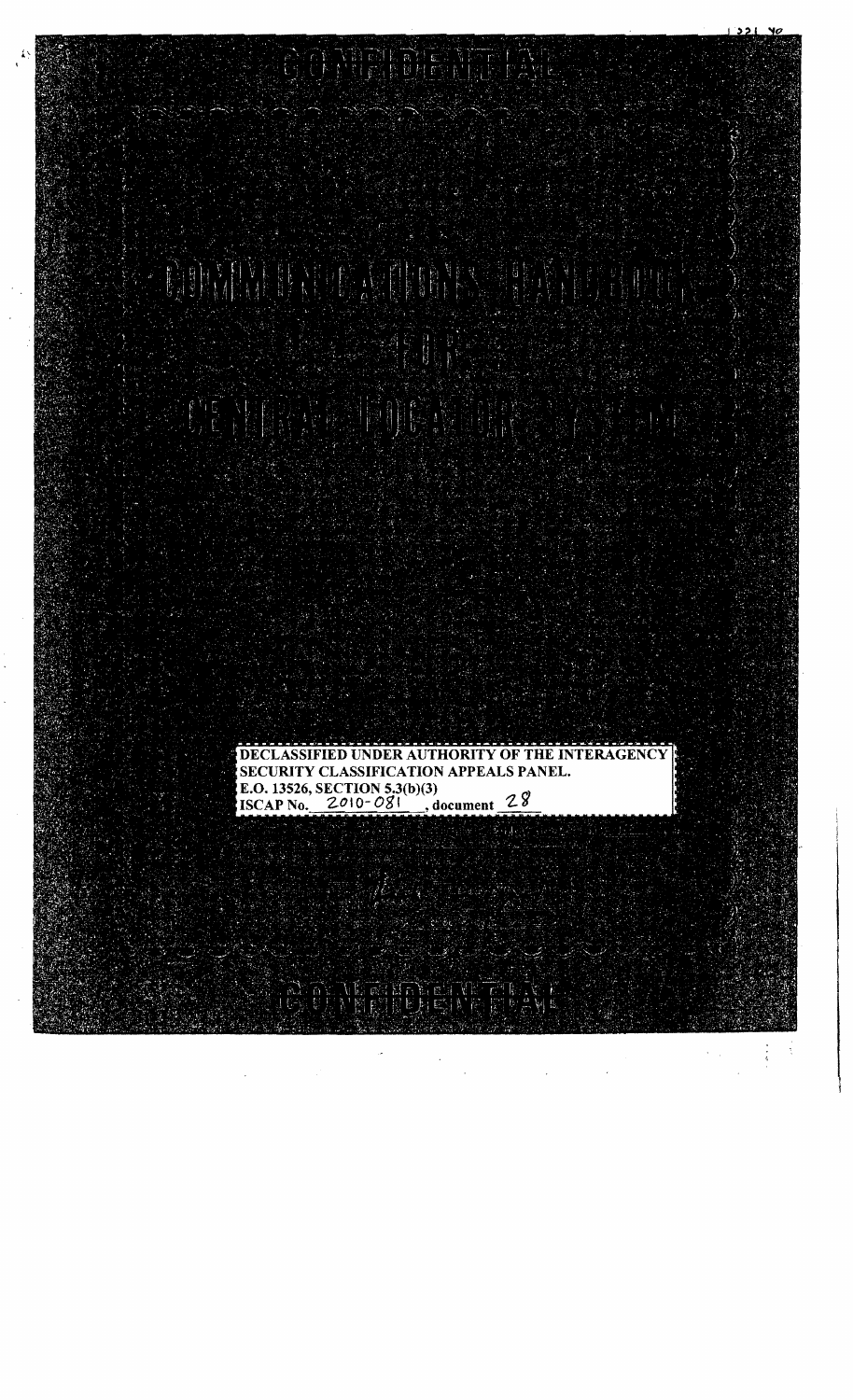JAMES O. EASTLAND

# PRESIDENT PRO TEMPORE **Quantity AGAICS** Servate AGRICULTURE AND FORESTRY

WASHINGTON. D.C. 205tO

September 7, 1972

White House Communications Agency The White House Washington, D; C. 29501

Gentlemen:

Attached is the information requested this date by the Office of Emergency Preparedness for the· Emergency Locator Information for Presidential Successors.

Yours sincerely,

James O. Eastland, U.S.S.

Enclosures

**STANDING COMM.** 

JUDICIARY, CHAIRMAN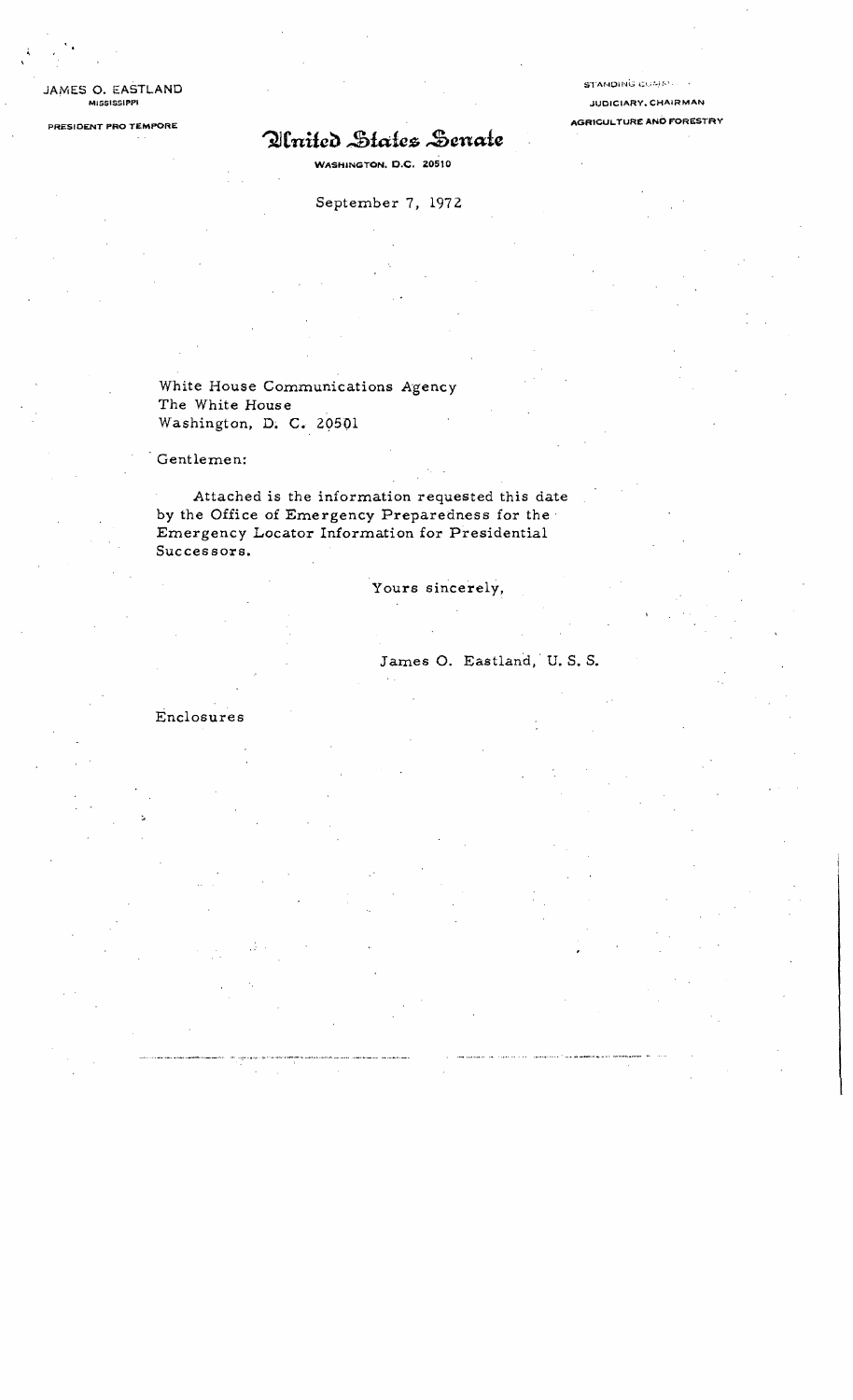Date September 7, 1972

White House Communications Agency The White House washington, D. C. 20501

SUBJECT: Emergency Locator Information for Presidential Successors

The following information for the CENTRAL LOCATOR is submitted as requested in the Communications Handbook for Central Locator System:

| a. Local address: | 5116 Macomb Street, NW |
|-------------------|------------------------|
|                   | Washington, D. C.      |

b. Local telephone number: home 362-8898

c. Office telephone number: 225-5054

d. Mobile radio telephone number:  $JR^2$  2927

e. Other telephone numbers where I might be reached: (see attached)

f. Person (s) authorized to contact CENTRAL LOCATOR in my name:

| Name                                                           |  |  | Telephone Number                     |
|----------------------------------------------------------------|--|--|--------------------------------------|
| Courtney C. Pace, Adm. Asst.<br>Larry M. Speakes, Press Secty. |  |  | $(202)$ 543-2148<br>$(202)$ 638-4752 |

Signature U.S.S.

Title<sub>---</sub>President Pro Tempore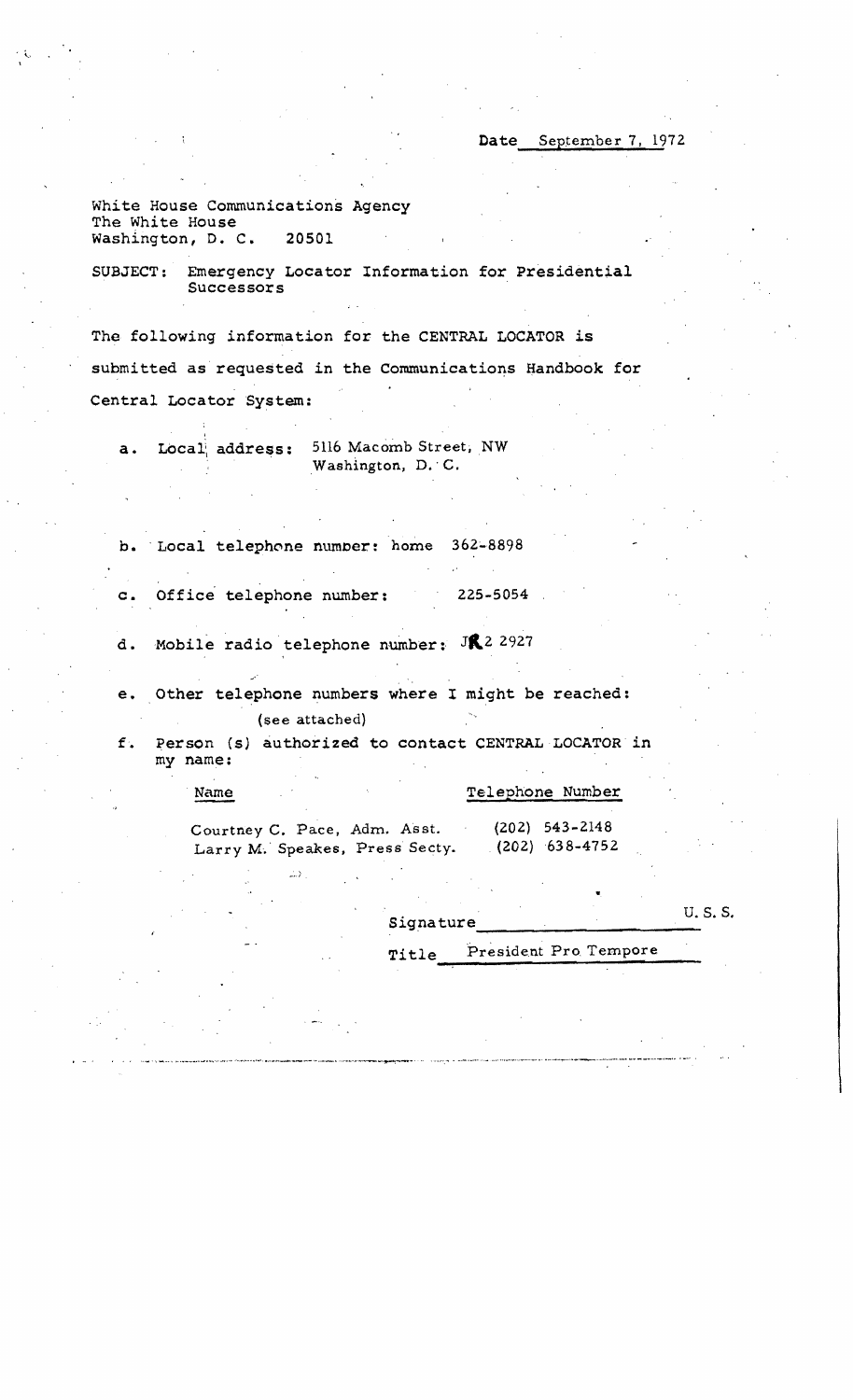### Attachment/ James O. Eastland

i,

Part #E. Other telephone numbers where I might be reached:

| Home, Doddsville, Mississippi (601) 756-4355   |  |
|------------------------------------------------|--|
| Office, Doddsville, Mississippi (601) 756-4616 |  |
| Office, Ruleville, Mississippi (601) 756-4766  |  |
| Office, Jackson, Mississippi (601) 352-6298    |  |

.... -.~ .. -~- ......---..-.----.....----....--....--------~....-----.--~" ... \_---" -....---- ..--~.--..- .. "'.-.. -...-~-.--.-.---.------.. "'...-- ....\_\_ ...• - ..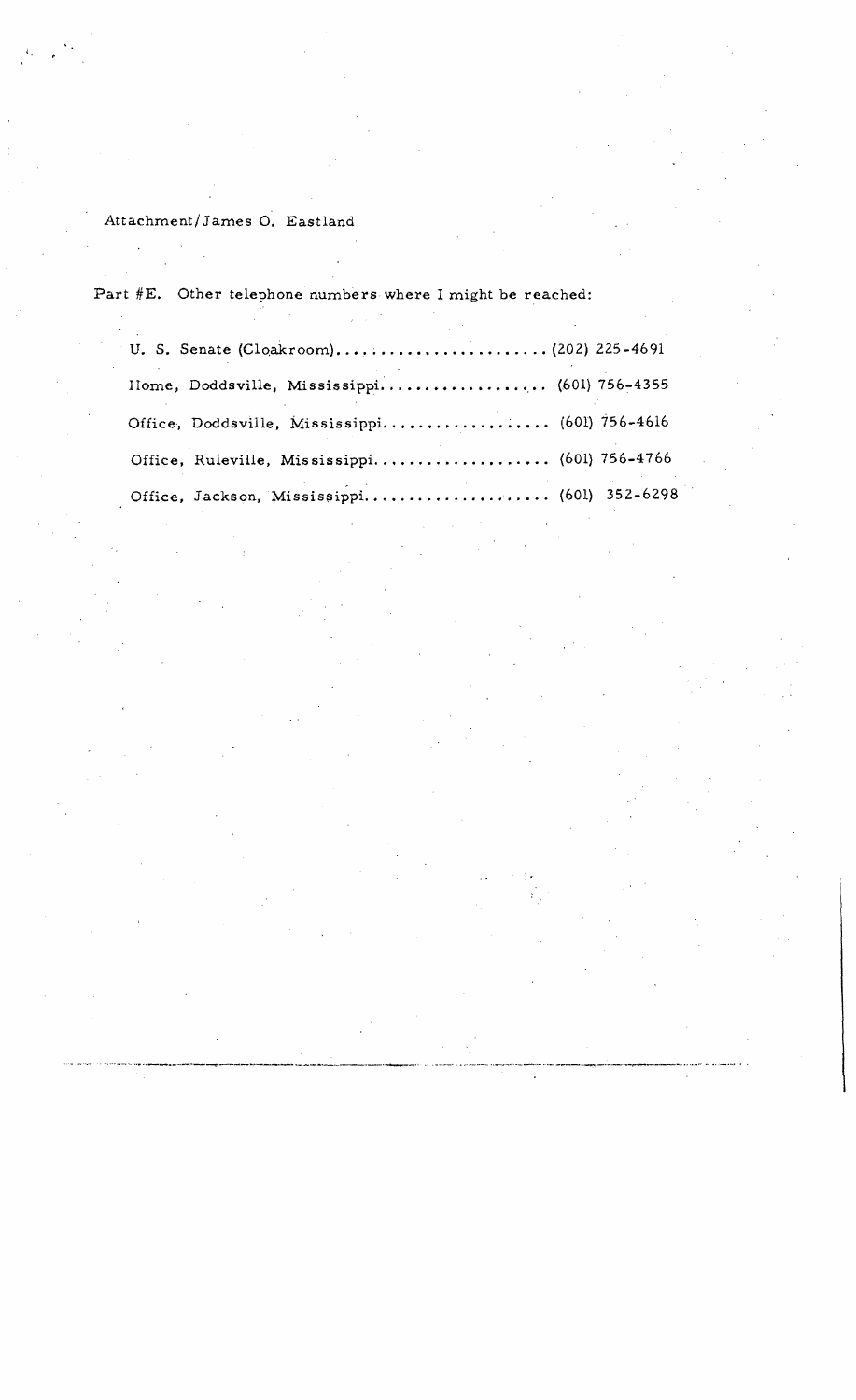

#### **EXECUTIVE OFFICE OF THE PRESIDENT OFFICE OF EMERGENCY PREPAREDNESS**

WASHINGTON, D.C. 20504

SEP. 6 1972 **OFFICE OF THE DIRECTOR** 

Honorable James O. Eastland President Pro Tempore of the Senate United States Senate Washington, D. C. 20510

Dear Senator Eastland:

The Communications Handbook for Central Locator System forwarded herewith contains the procedures established for maintaining accurate information concerning the location of successors to the Presidency of the United States.

In order to facilitate the authentication of information submitted to the CENTRAL LOCATOR in accordance with these procedures, a code name has been assigned to each successor. Your code name, which has been reserved for your exclusive use, will be:

#### **FOURFINGER**

E.O. 13526, section  $3.3(b)(7)(8)$ 

This code name should be used as identification when submitting locator information to

CENTRAL LOCATOR. It may also be used for identification in general communications when it is known that the distant party is aware of its meaning. The code name should not be used as identification for placing telephone calls.

Any questions concerning the use of this code word or the Locator System may be directed to the White House Communications Agency (Telephone: Government Code 1040, or  $commercial$  395-2000).

Sincerely,

Director

Enclosure

| "NATIONAL SECURITY INFORMATION"    |  |  |  |  |
|------------------------------------|--|--|--|--|
| Unauthorized Disclesure Subject to |  |  |  |  |
| Criminal Sanctions.                |  |  |  |  |

| CLASSIFIED <sup>4</sup> |  | FRATAKS BERK AFTERE |  |
|-------------------------|--|---------------------|--|
|                         |  | 星壁 我叫!              |  |
| EXEMPT FROM GDS, CATEGO |  |                     |  |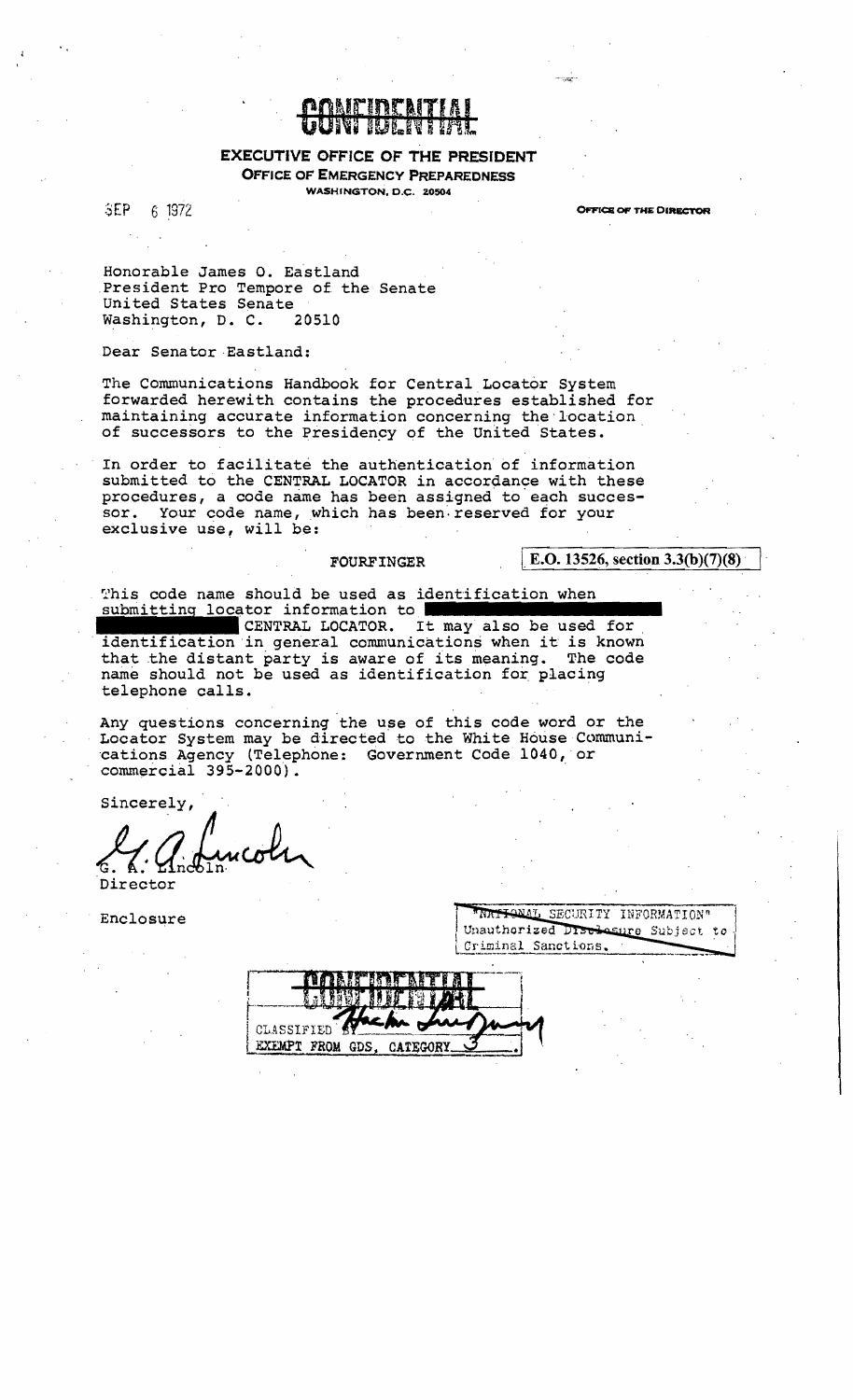COMMUNICATIONS HANDBOOK  $\overline{\text{FOR}}$ 

### CENTRAL LOCATOR SYSTEM

 $8/1/72$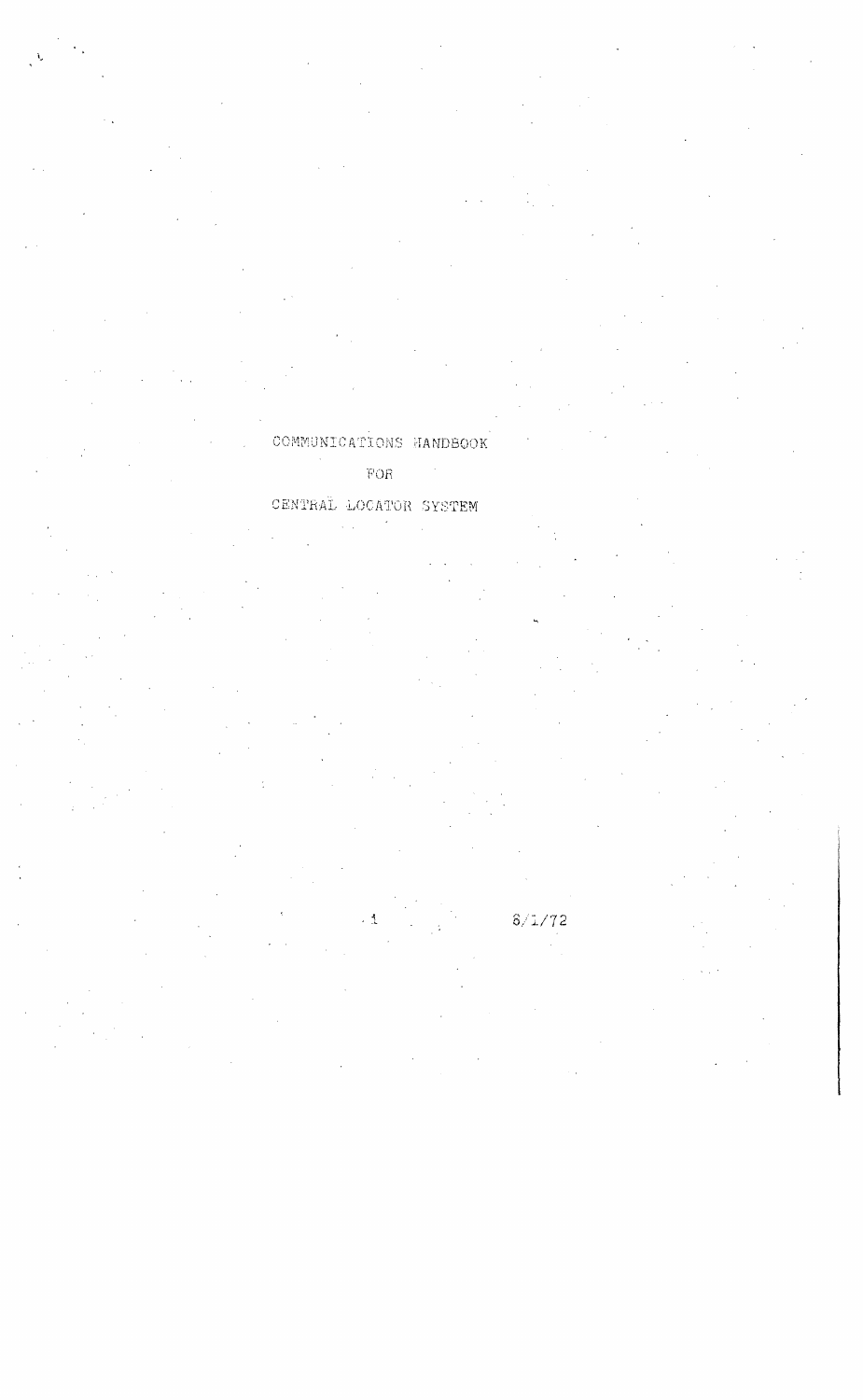#### TABLE OF CONTENTS

|                                                                |  | PAGE |  |
|----------------------------------------------------------------|--|------|--|
| Introduction. 111                                              |  |      |  |
|                                                                |  |      |  |
| Central Locator System. 2                                      |  |      |  |
| Telephone Priorities. 3                                        |  |      |  |
| Central Locator Contacts from<br>Continental United States 4   |  |      |  |
| Contacts via State Department<br>Facilities from Overseas. 5   |  |      |  |
| Contacts via Defense Communications<br>Systèm from Overseas. 6 |  |      |  |
| Successor Code Names. 7                                        |  |      |  |
|                                                                |  |      |  |

 $\pm$  1

8/1/72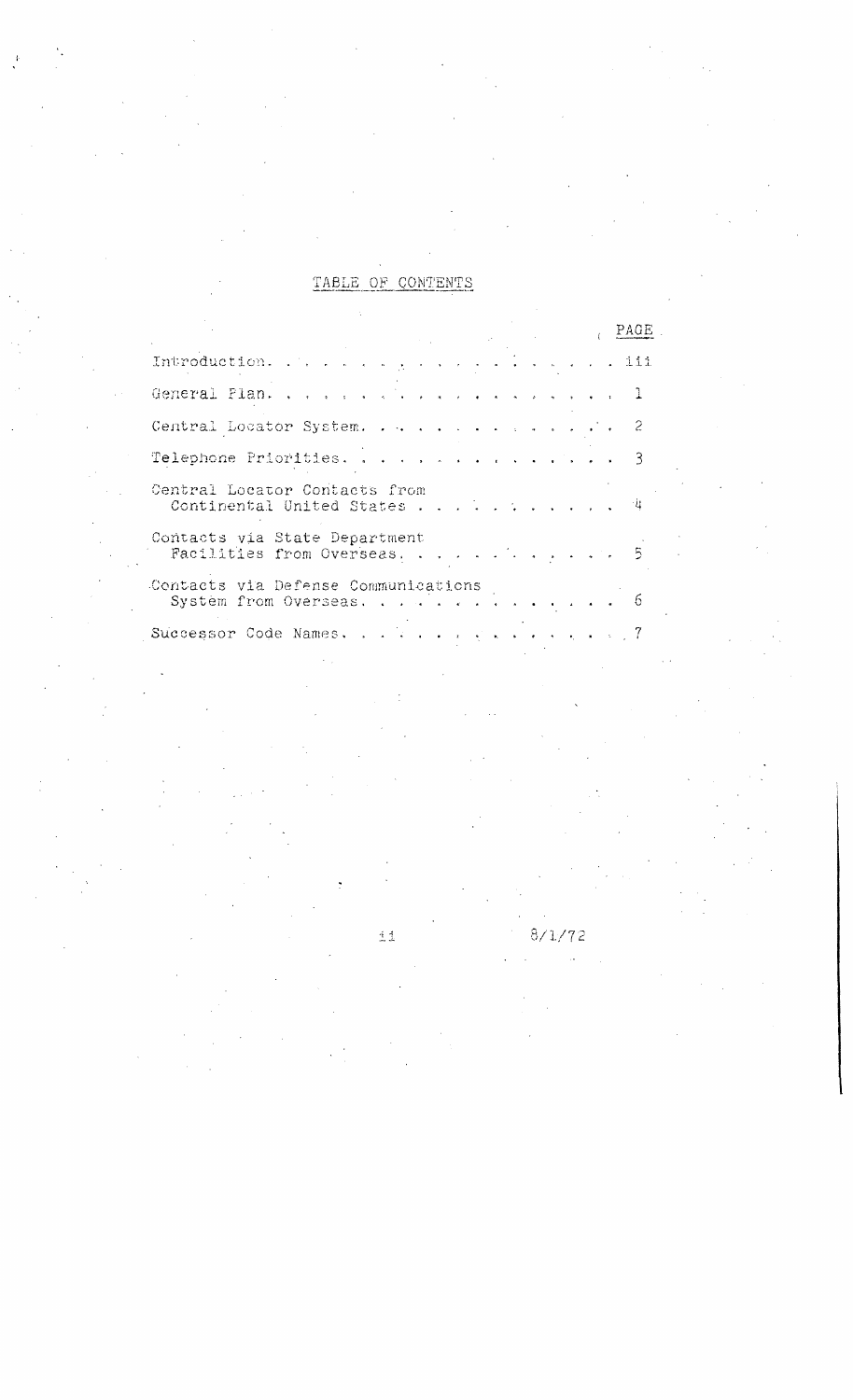#### ምንያት ምልምና ሳ truman

**E.O. 13526, section 3.3(b)(7)(8)** INTRODUCTION

 $\infty$  The Central Locator System, maintained by is used to record the location of the Successors to the Presidency. This handbook describes the way in which the White House can be reached from any point

within the United States and abroad.

2. (U) The procedures prescribed herein will improve appreciably the speed with which the President can reach the individuals covered by this plan whenever they are away from Washington.

 $3.$  (U) This handbook will be periodically revised. Holders should direct any questions they may have concerning the Locator System or related matters to the White House Communications Agency (Telephone: Government Code 1040, or commercial 395-2000).



iii. 8/1/72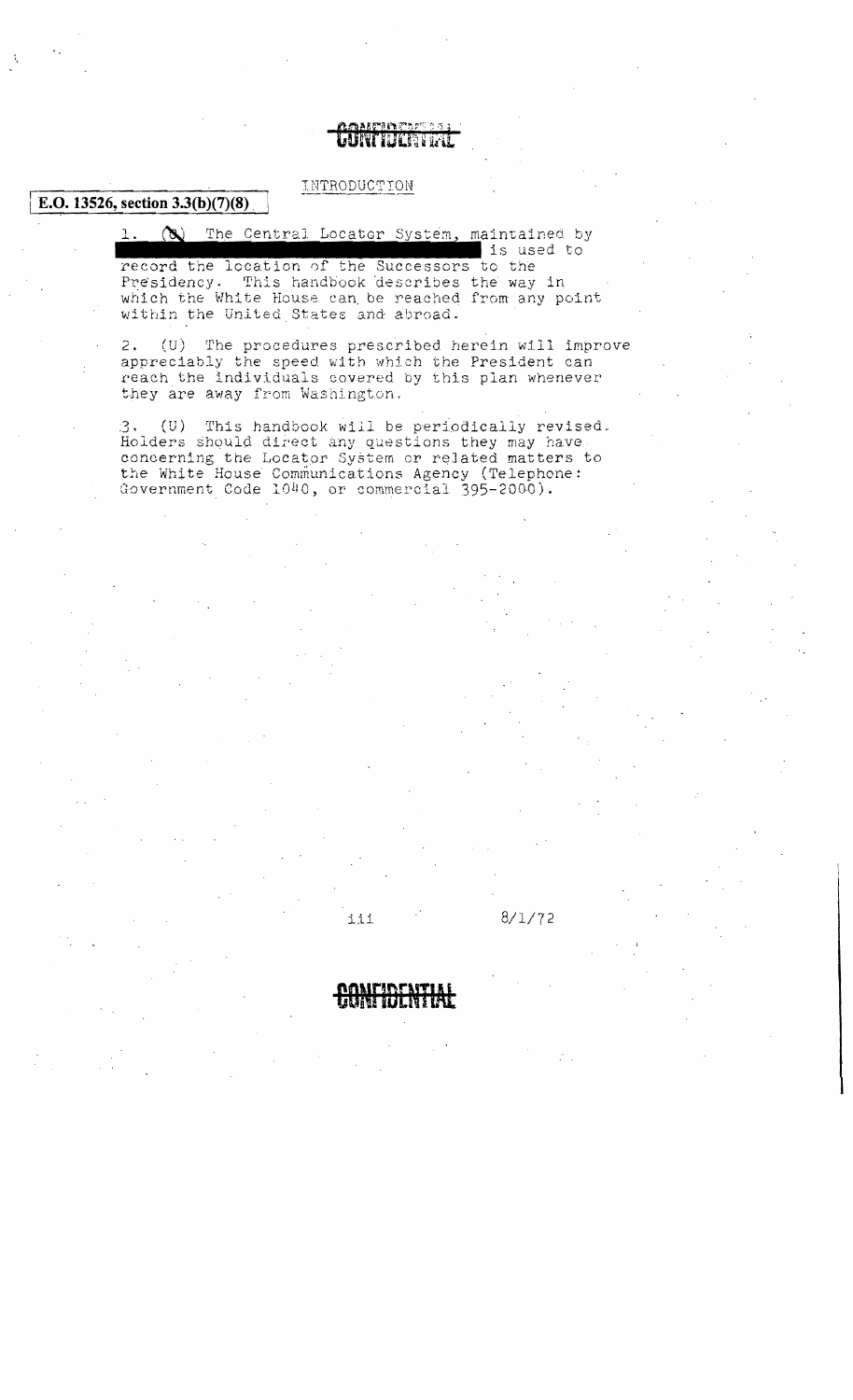### GENERAL PLAN (U) There are several telecommunications systems available to the Federal Government for the conduct of daily administrative needs. The more important of these systems, such as the Defense Communications System, the State Department Communications System, and the Federal Telecommunications System, are com-. ponents of the National Communications System and also used for essential communications during periods of national emergency. Certain additional services are established solely for emergency purposes.

2. (U) The WHITE HOUSE COMMUNICATIONS AGENCY is responsible for providing telecommunications service for the President under all circumstances. E.O. 13526, section  $3.3(b)(7)(8)$ 

has 3. established telecommunications centers in protected facilities to be used by the President should he elect to operate from one of them during a period of national emergency.

4. (S) A Central Locator System has been established to assure that, by a single telephone call to location informa-

tion will be disseminated to the following:

E.O. 13526, section  $3.3(b)(7)(8)$ 

 $8/1/72$ 

The White House

ı.

٦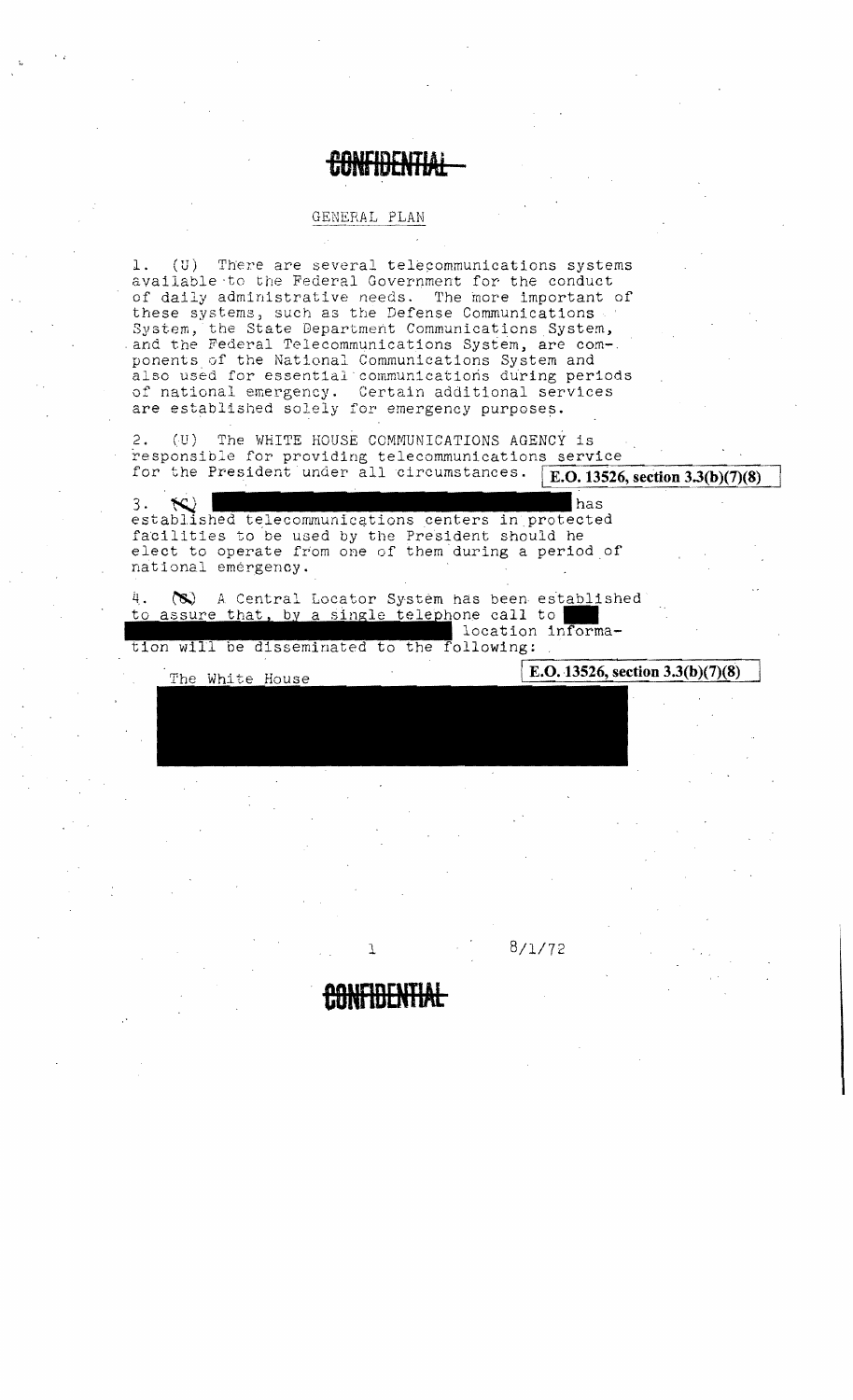# **CONFIDENTIAL**

#### CENTRAL LOCATOR SYSTEM

.1. (U) Your ful], cooperation is required if the Central Locator System is to function successfully.

2. (U) As a first step, please fill out and mail 2. (U) As a first step, please fill out and mail<br>the form accompanying this booklet. The information thus provided will suffice while you are within the Washington Metropolitan Area and normal conditions<br>prevail. rea and normal conditions<br> **E.O.13526, section 3.3(b)**<br>
Washington Metropolitan<br>
itinerary to<br>
ENTRAL LOCATOR. If

**E.O.** 13526, section 3.3(b)(7)(8)

3. ( $\bigotimes$  Should you leave the Washington Metropolitan Area, you should submit your itinerary to Therea, you should submit your itinerary to

your itinerary should not be firm, you must provide the necessary information upon arrival at your destination. You may do this from any point, worldwide, through the facilities described and the telephone numbers listed in. the following pages.

4. (W) During periods of emergency, you must keep the CENTRAL LOCATOR· informed of your whereabouts. within the Washington Metropolitan Area as well as elsewhere.

5. (U) It.ls emphasized that your primary point of contact is the White House Communications Agency switchboard at the White House. Should you be unable to contact this switchboard, call the telephone numbers in the order listed on Page 4 of this booklet until contact is made.

**COlflDENTIAt**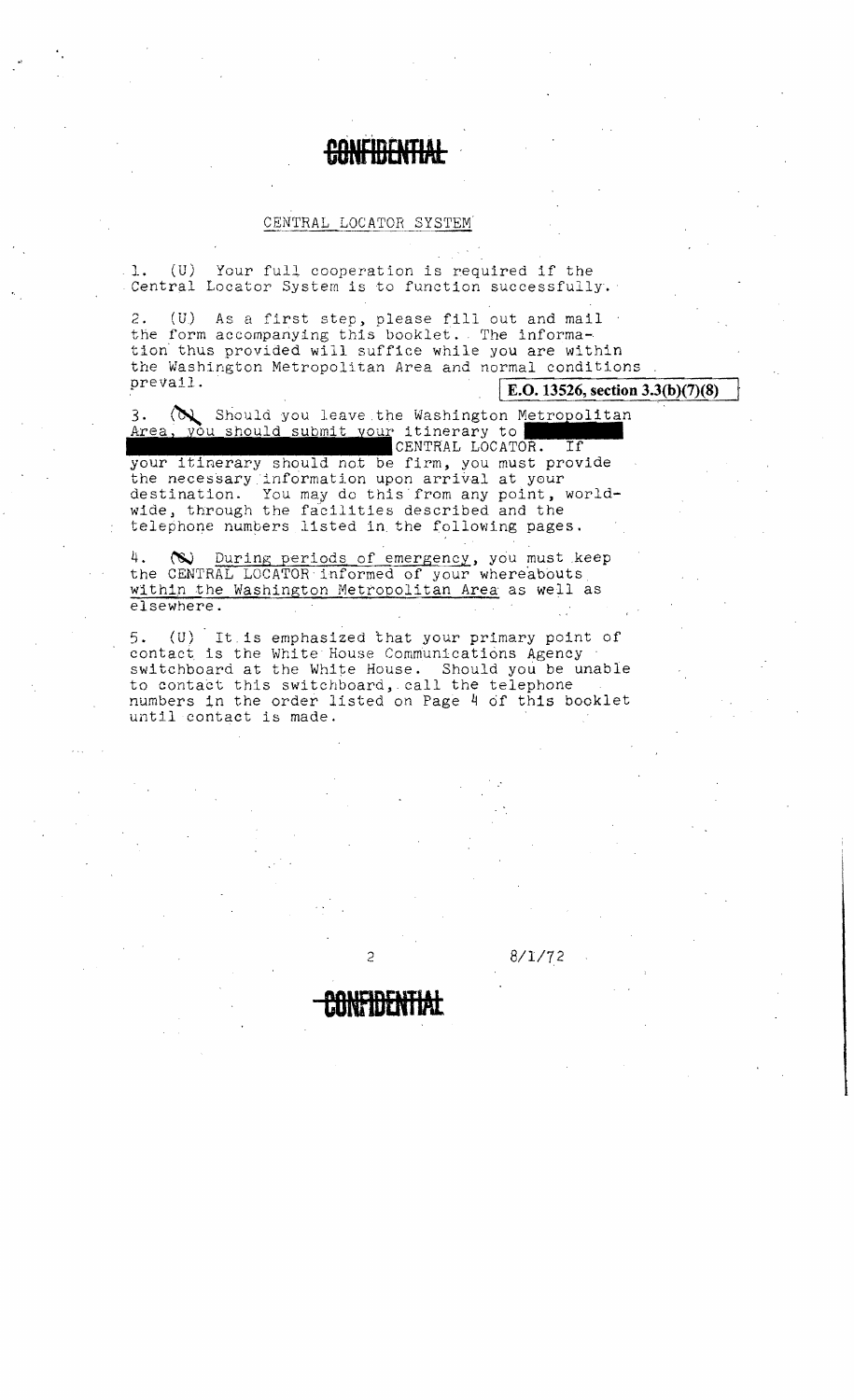# **UNELASSEED**

#### TELEPHONE PRIORITIES

1. {U) Telecommunications Circular 3300.3, dated October 15, 1969 (Federal Register, Vol. 34, No. 205 - October 24, 1969) prescribes a system of communications precedences for public telephone service to be provided by all domestic and international" telephone common carriers in a national emergency. .

2. (U) Should you be unable to complete a call to the White House Communications Agency using normal procedures, you should exercise telephone precedence "FLASH EMERGENCY" in the following manner:

Call your locai operator for assistance and then state: "This is a FLASH EMERGENCY Call." Then give your name and title and the number you are calling. If there is any misunderstanding or delay, ask for the Chief Operator or Supervisor for assistance.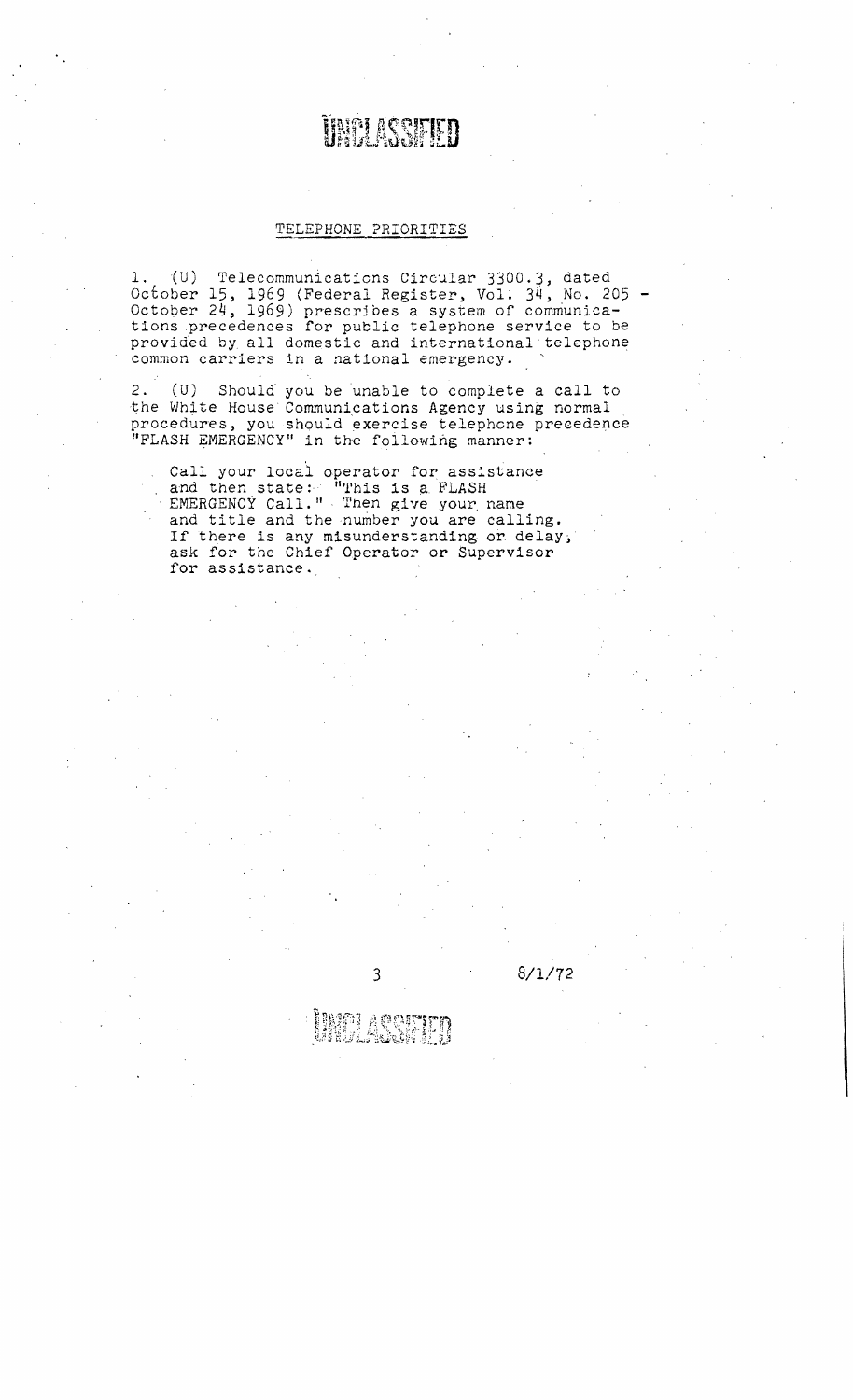# **UNCLASSifiED**

#### CENTRAL LOCATOR CONTACTS (DIRECT) FROM WITHIN THE CONTINENTAL UNITED STATES

1. (U) The CENTRAL LOCATOR can be contacted through various communications facillties within and beyond the Washington Metropolitan Area.

2. (U) The telephone numbers appearing below are arranged in the order in which they should be tried:

a. From Government Telephone in the Washington Area:

> $(1)$  Code 1040, or from CENTREX Switchboard ·9-395-2000

b. From a Commercial Telephone (Direct Distance Dtaling) :

 $(1)$  202-395-2000\* (3) 202-347-5702

(2) 301-271-7006

c. From Military Installations in Continental .<br>United States Using the Defense Automatic Voice Network (AUTOVON): .

(1) AUTOVON 231-1467

(2) AUTOVON 231-1576

When calling from the Washington area, delete the Area Code 202.

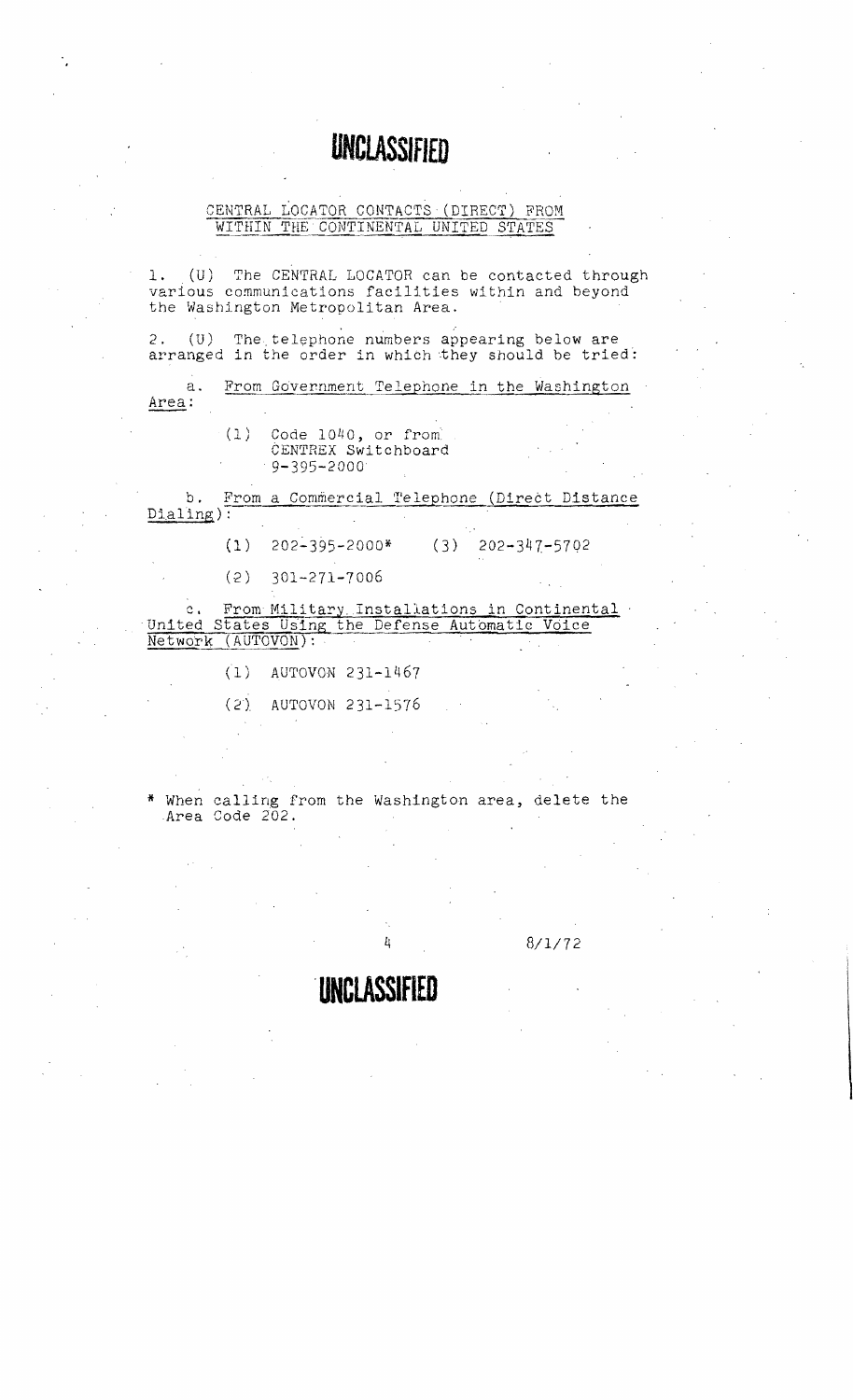### ebna inpie Nap

#### CONTACTS VIA STATE DEPARTMEN'r FACILITIES

1.  $\infty$  If you are traveling overseas where a US Embassy or Diplomatic Mission is available, you should request the Embassy or Mission to connect you with the proper AUTOVON Central Locator Number (231-1467 or 231-1576) by the most expeditious routing from that Embassy Or Mission. Some Embassies or Missions overseas are served by AUTOVON and will be able to give you direct access to the Central Locator, while others will connect you via State Department or other networks.

2. (U) The Embassies and Missions overseas have been notified of their responsibilities in this regard.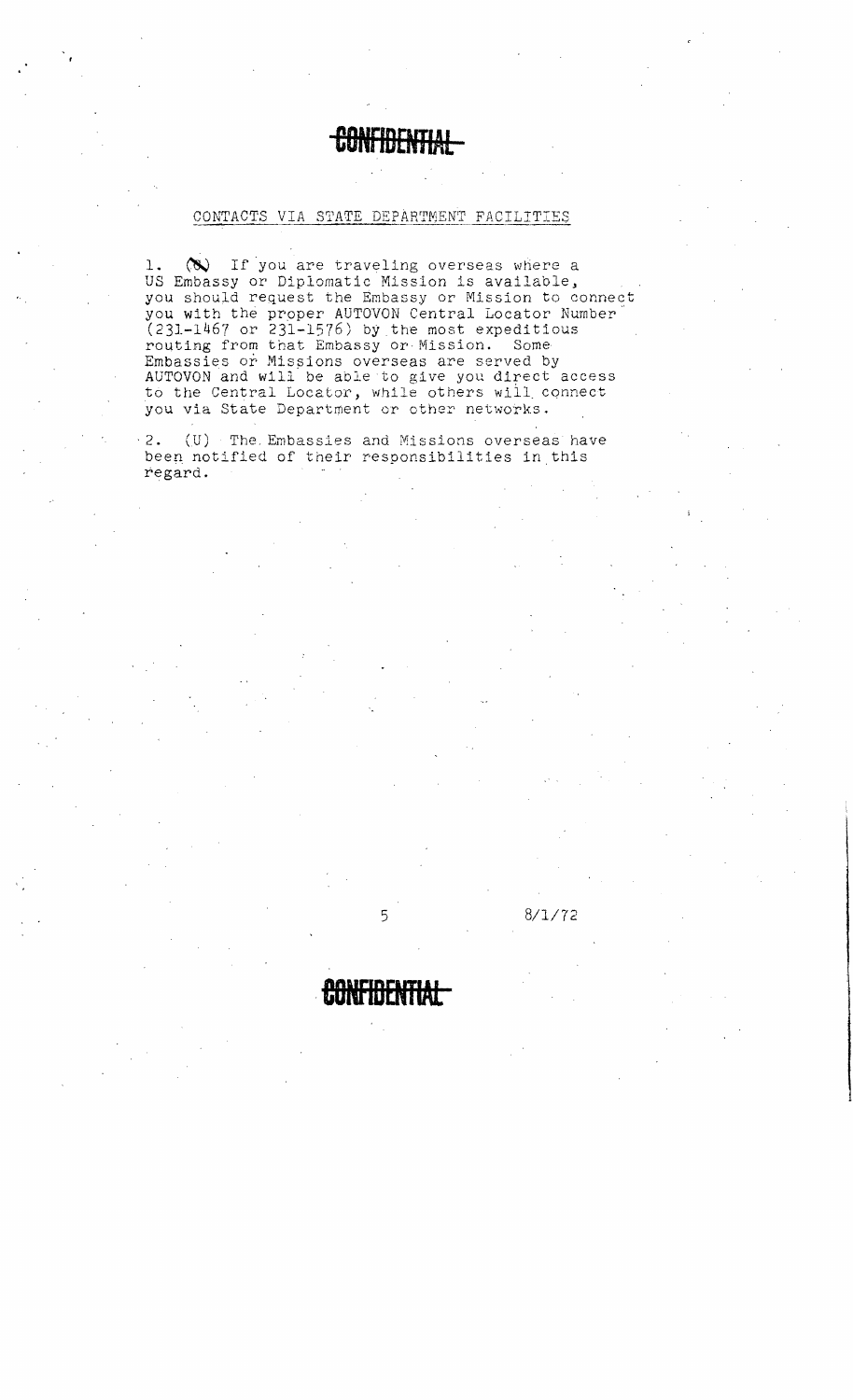## **TIDCAD**

#### CONTACTS VIA DEFENSE COMMUNICATIONS SYSTEM

|                                                                                                                                                                                                                                                                               | E.O. 13526, section $3.3(b)(7)(8)$ |
|-------------------------------------------------------------------------------------------------------------------------------------------------------------------------------------------------------------------------------------------------------------------------------|------------------------------------|
| (S) If you are traveling overseas and are in<br>1.<br>proximity to a U.S. Military installation, you may<br>use the Defense Communications System (DCS) to<br>gain access to the Central Locator System. The DCS<br>is a worldwide system which interconnects with<br>Place a |                                    |
| call to the switchboard serving the installation,<br>identify yourself to the answering party, and state<br>that you wish to be connected with AUTOVON number<br>231-1467 or 231-1576, which will give you the<br>Central Locator.                                            |                                    |
|                                                                                                                                                                                                                                                                               |                                    |
|                                                                                                                                                                                                                                                                               |                                    |
|                                                                                                                                                                                                                                                                               |                                    |
|                                                                                                                                                                                                                                                                               |                                    |
|                                                                                                                                                                                                                                                                               |                                    |
|                                                                                                                                                                                                                                                                               |                                    |
|                                                                                                                                                                                                                                                                               |                                    |

 $8/1/72$ 

6